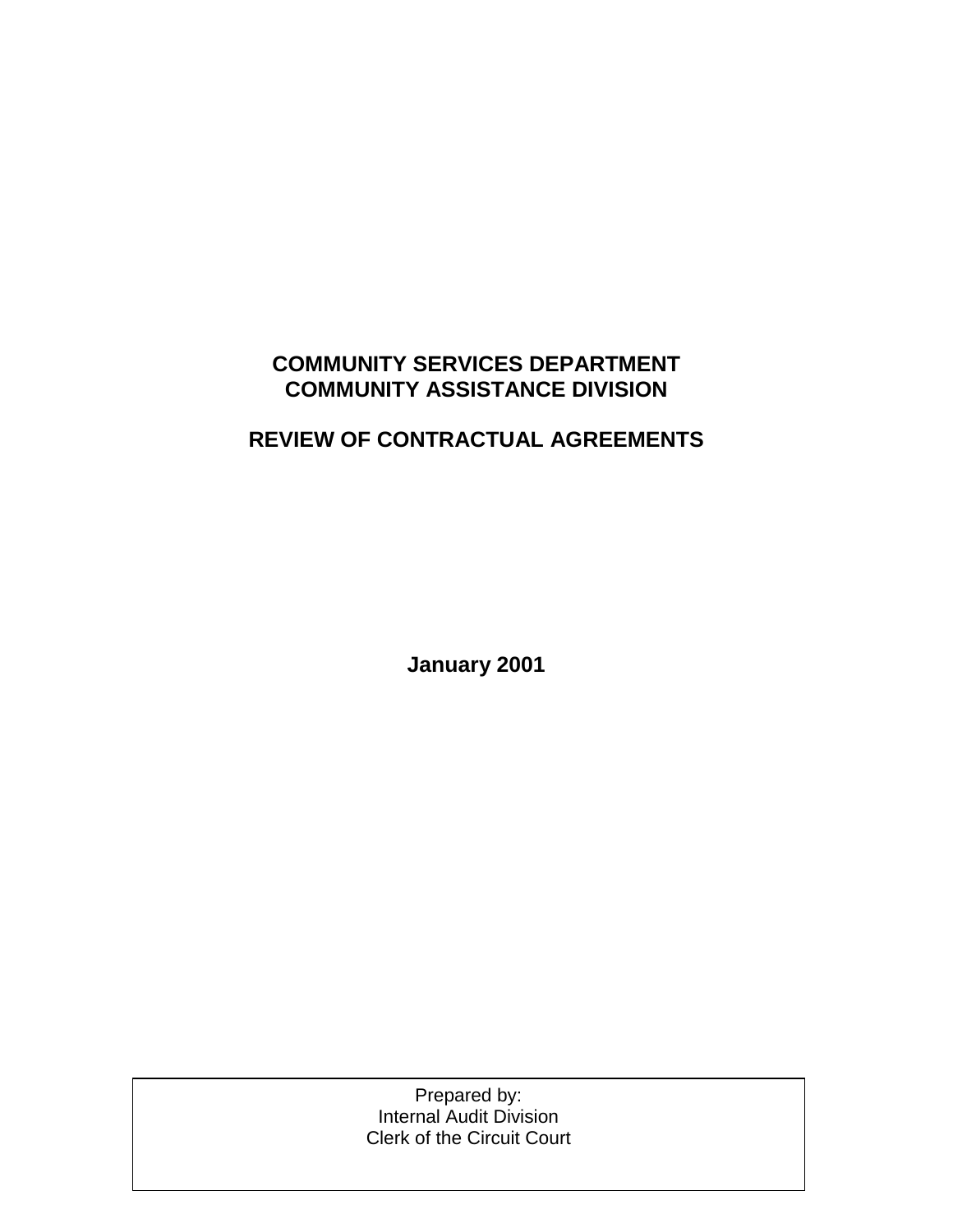January 09, 2001

The Honorable Dick Van Der Weide, Chairman The Board of County Commissioners Seminole County, Florida 1101 East First Street Sanford, FL 32771

Dear Mr. Chairman:

 I am very pleased to present you with the attached audit of Community Assistance Division's contractual agreements.

 Management's responses and corrective actions have been incorporated into the final report. Based on those responses, management is responding to the conditions noted in the report. Internal Audit will conduct a follow up audit at a later date to ascertain if corrective actions taken by County management are effective.

I would like to thank the men and women of the Community Assistance Division, for their cooperation and assistance throughout the course of this audit. The assistance is deeply appreciated. With warmest personal regards, I am

Most cordially,

 Maryanne Morse Clerk of the Circuit Court Seminole County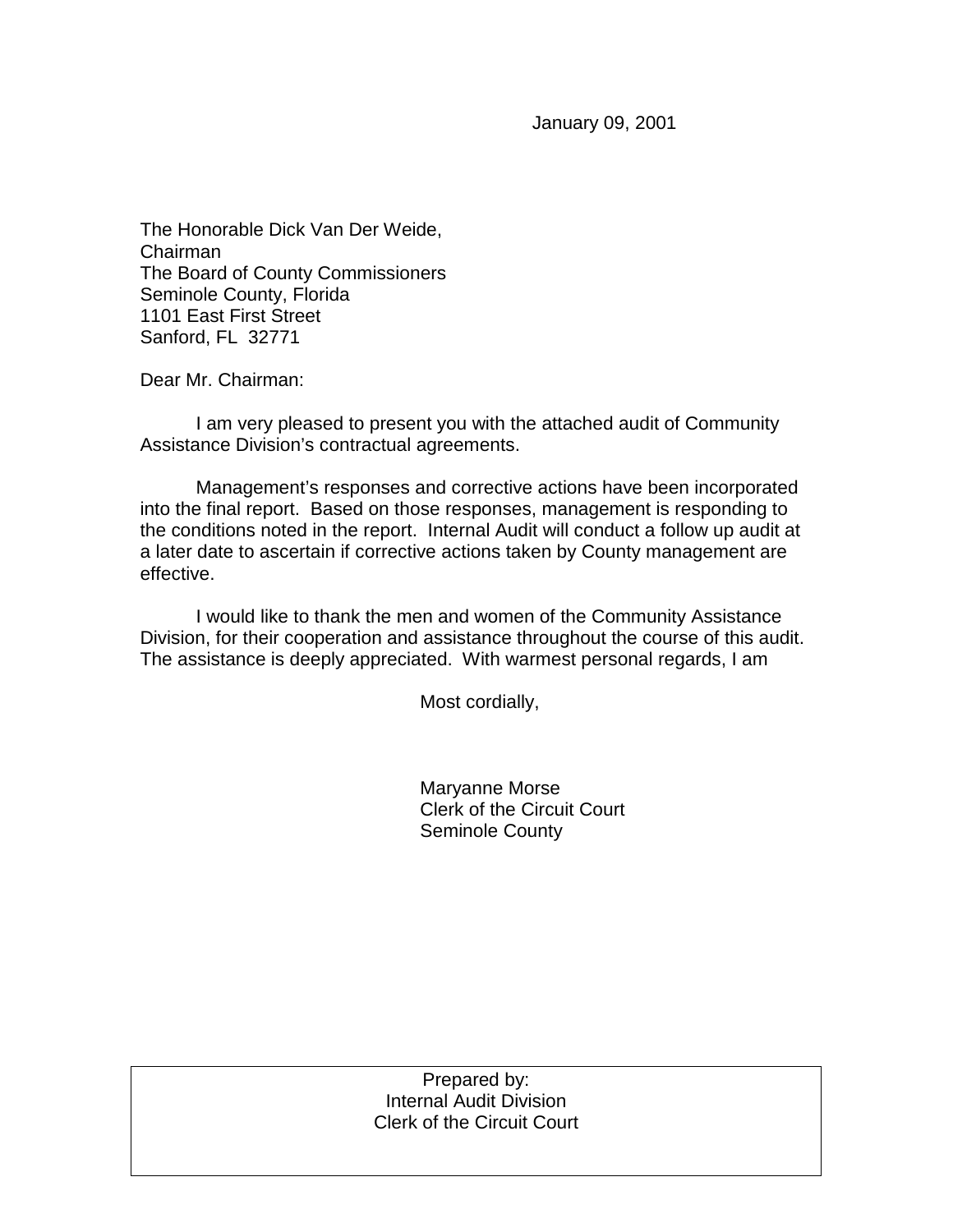### **DISTRIBUTION LIST**

### BOARD OF COUNTY COMMISSIONERS Mr. Carlton Henley Mr. Daryl McLain Mr. Grant Maloy Mr. Randall Morris Mr. Dick Van Der Weide

COUNTY MANAGER'S OFFICE Mr. J. Kevin Grace

COMMUNITY SERVICES DEPARTMENT Mr. Phillip C. Stalvey

COMMUNITY ASSISTANCE DIVISION Mr. David E. Medley, Ph.D.

BOARD OF COUNTY COMMISSION RECORDS Ms. Sandy McCann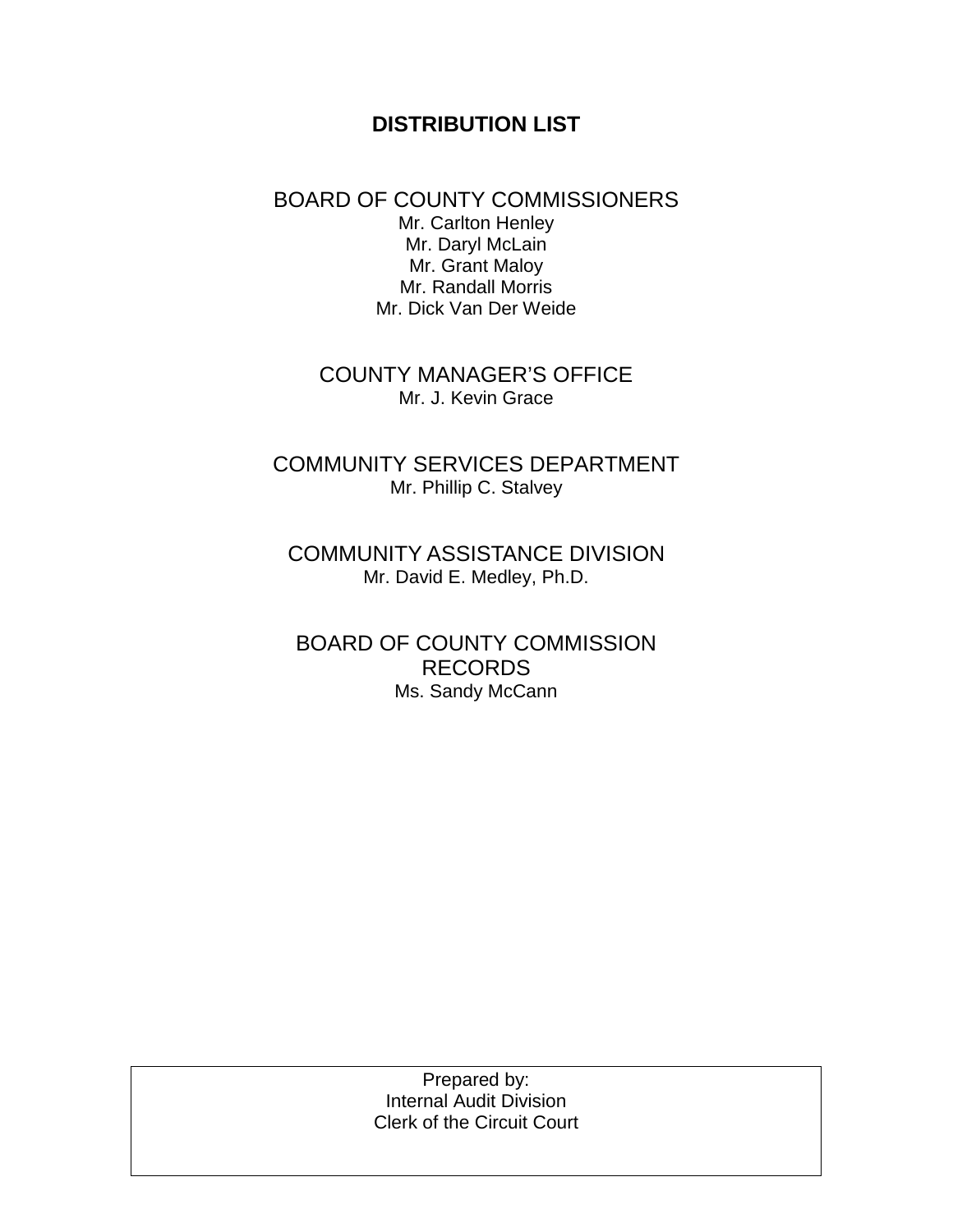## **TABLE OF CONTENTS**

## **Transmittal letter**

## **Introduction**

# **Findings and Recommendations**

|  | 1. Monthly billings are not always paid in accordance to the amount<br>requested by the agency. |  |
|--|-------------------------------------------------------------------------------------------------|--|
|  |                                                                                                 |  |
|  |                                                                                                 |  |
|  | 2. Contractually required documentation is not always provided.                                 |  |
|  |                                                                                                 |  |
|  |                                                                                                 |  |
|  | 3. Review process is not documented on the monthly billings.                                    |  |
|  |                                                                                                 |  |
|  |                                                                                                 |  |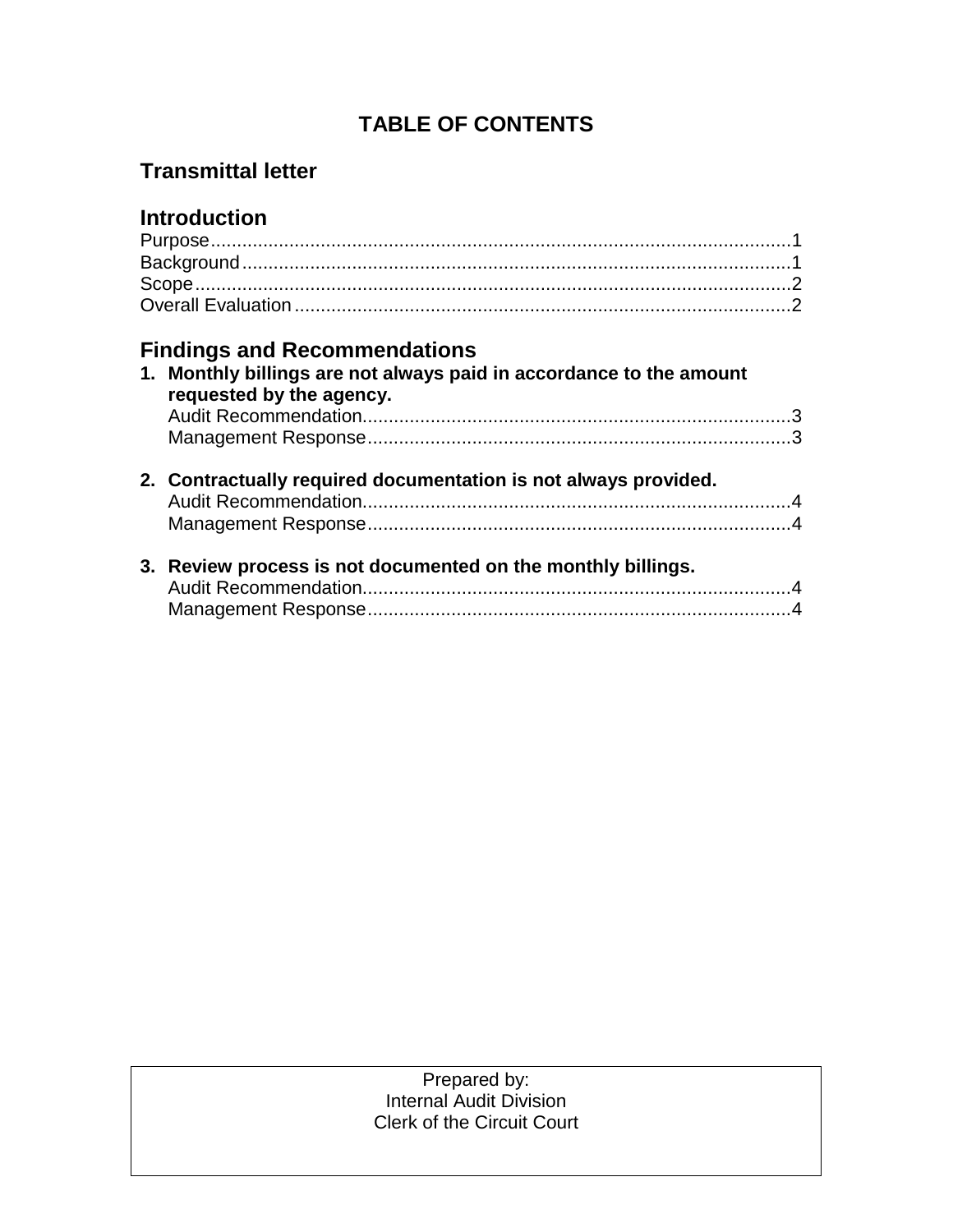#### **SEMINOLE COUNTY COMMUNITY SERVICES DEPARTMENT COMMUNITY ASSISTANCE DIVISION**

### **Review of Contractual Agreements**

The Internal Audit Division of the Clerk of the Circuit Court has completed an audit of the administration of contractual agreements between Seminole County and various not-for-profit organizations.

#### **Purpose**

The purpose of the review was to determine if the administrative controls over the contractual agreements are adequate and operating as intended in compliance with applicable laws, regulations, and other Seminole County policies and procedures. Specifically, the purpose of the audit was to ensure that all payments to the agencies were made in accordance with established terms, conditions, laws, and regulations.

### **Background**

The Community Assistance Division of the Community Services Department aids the citizens of Seminole County by providing a variety of services. Some of the services available include:

- Food purchases for recipients of public assistance and other eligible low-income persons;
- Financial aid to supplement the cost of child care for children of low-income parents;
- Personal and educational development;
- Aid to abused children by providing all necessary services for child abuse cases from report and investigation through treatment and prosecution in a friendly, non-threatening environment;
- Shelter services for victims of domestic violence:
- Adult outpatient and in-jail drug abuse treatment;
- Volunteers for health, drug prevention, education, economic development, community and legal services; and,
- Transportation, home-delivered and congregate meals.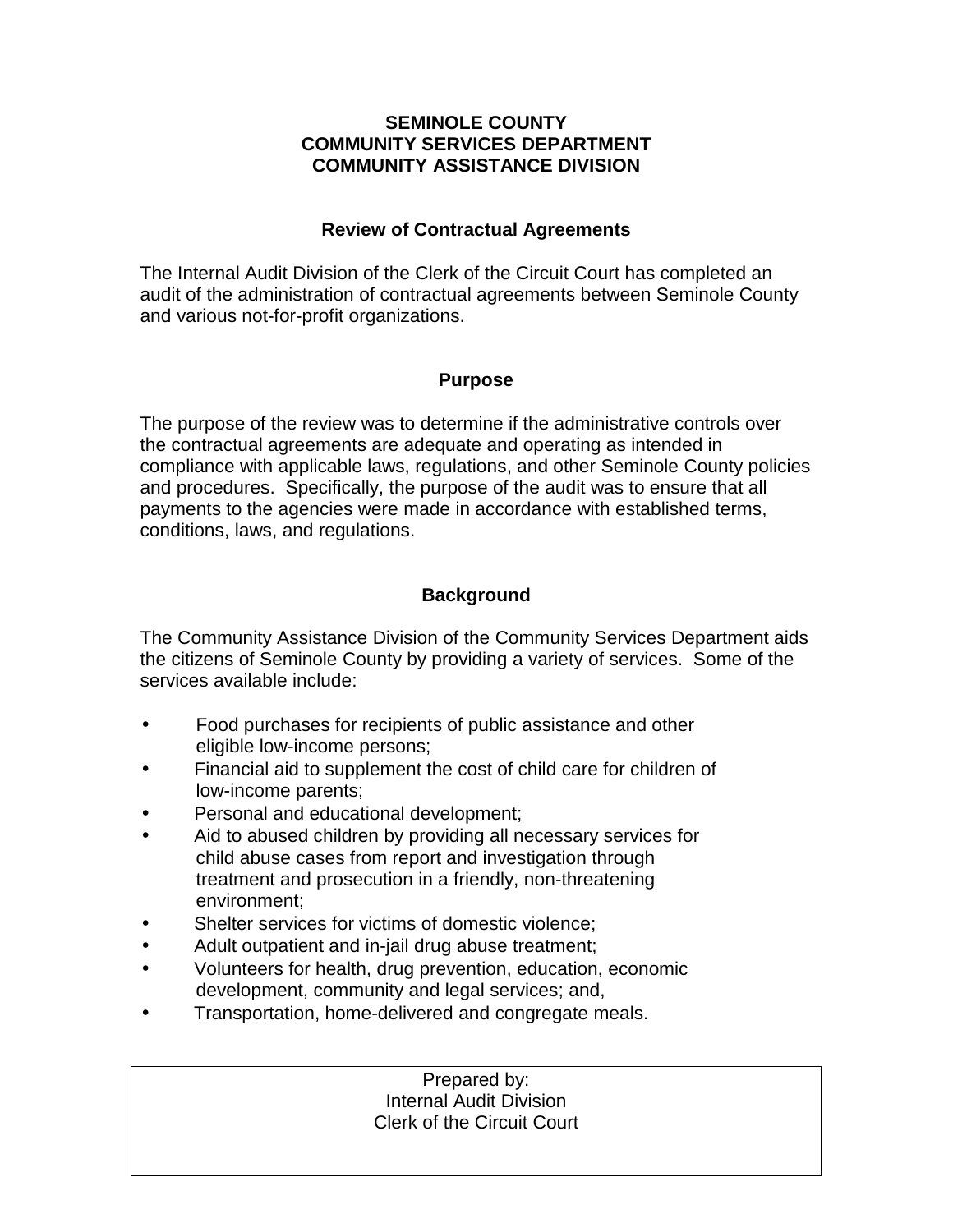### **Scope of Work**

The scope of this audit was limited to an examination of payments to the following agencies for the period of October 1, 1998 through March 16, 2000:

- Boys and Girls Club of Central Florida;
- Community Coordinated Child Care for Central Florida, Inc.;
- Kids House of Seminole, Inc.; Seminole Community Volunteer Program, Inc.; Seminole County Better Living for Seniors, Inc.;
- Seminole County Victims Rights Coalition, Inc.;
- Seminole Volunteer Enterprises, Inc.; and,
- The Grove Counseling Center.

Actual payments to these agencies for the audit period were \$997,702.38. All source documents related to these contracts were subject to review.

Our audit coverage included:

- Review of independent audit reports;
- Review of contracts for fiscal years 1998-99 and 1999-00;
- Review of County Finance records to determine if payments were made in accordance with contractual provisions;
- Review of reimbursement requests for compliance with terms and conditions of the contracts;
- Interviews of key personnel; and,
- Other such auditing procedures considered necessary under the circumstances.

The audit was conducted by Pat Tindel.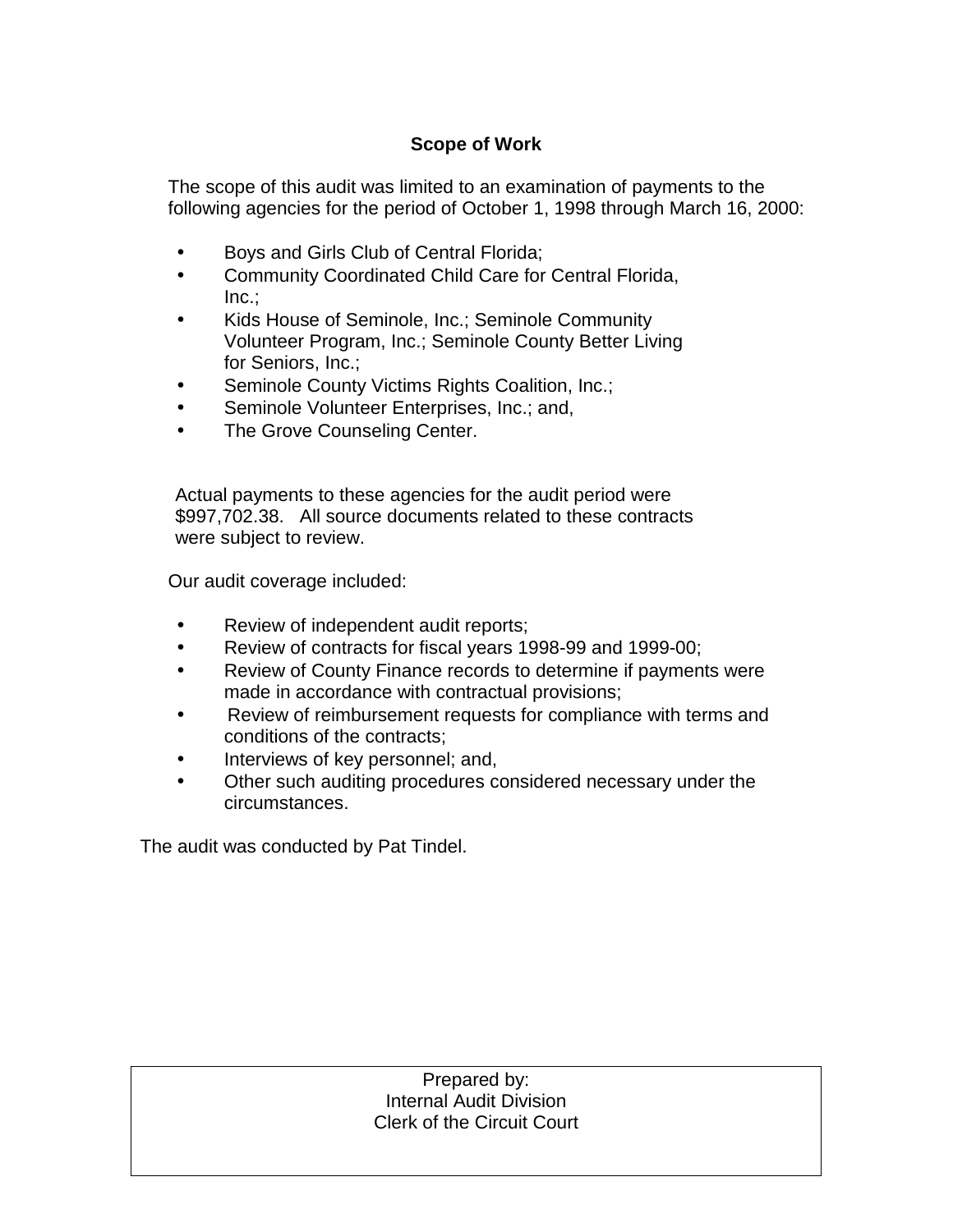### **Overall Evaluation**

It is our opinion that the administrative controls over the contractual agreements are adequate and operating as intended. Certain conditions exist, however, that warrant management's further attention regarding compliance with the terms of the contract:

- Monthly billings are not always paid in accordance to the amount requested by the agency;
- Contractually required documentation is not always provided; and,
- Review process is not documented on the monthly billings.

The details of the findings and recommendations follow: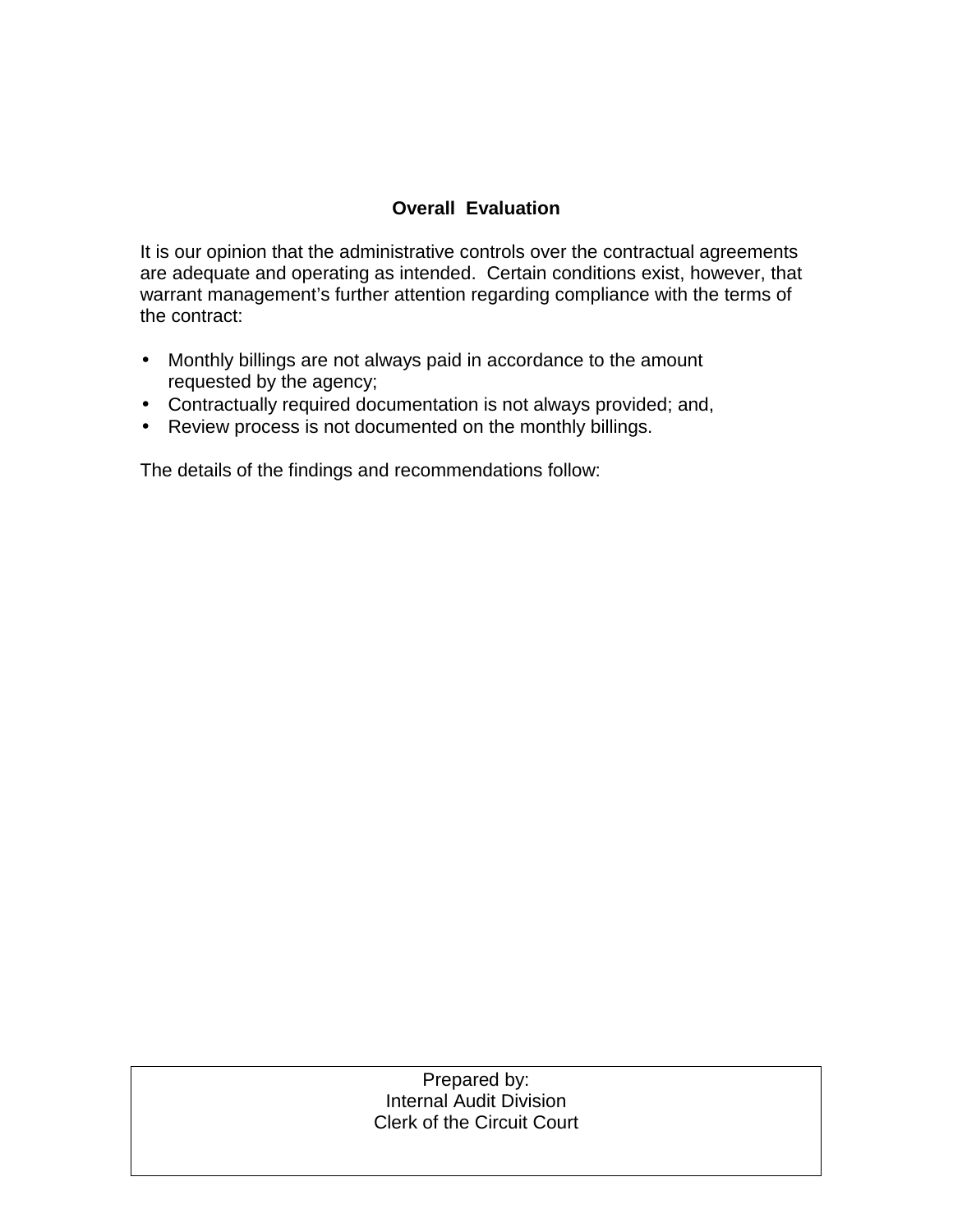### **Finding No. 1**

### *Monthly billings are not always paid in accordance to the amount requested by the agency.*

The Boys and Girls Clubs of Central Florida submitted two monthly billings to the County that were not paid according to the requested amount. For example, one request was for \$9,485.06 and the division paid \$10,473.53. No explanation was provided to explain why the monthly billing was increased by \$988.47. The other request was for \$9,620.96 and the division paid \$8,130.66. Again, no explanation was provided to explain why the monthly billing was decreased by \$1,490.30. Without the monthly bills annotated with an explanation as to why the payments differed from the agency's requested amount, Internal Audit is not able to validate that the amounts of the changes are proper.

#### **Recommendation**

We recommend that as part of the review process, any discrepancies between the requested amount and the approved amount be explained on the monthly billing.

### **Management Response**

Effective immediately incorrect invoices will be returned to the agency and an amended invoice provided to process. Notes will be made in an internal division file to reflect the need to secure amended copies of invoices and reports. Division staff will not manually correct agency invoices.

### **Finding No. 2**

### *Contractually required documentation is not always provided.*

Each contract issued contains seven specific reporting requirements. One of the reporting requirements states that a financial report of receipts and expenditures set forth by budget category is to be submitted with the monthly reimbursement request. We noted that 13 of 52 (25 percent) reimbursement requests tested either did not have receipts and expenditures reports attached or the reports that were attached were incomplete. Another reporting requirement is a narrative assessment of the service organization's progress toward accomplishing goals and objectives for service to the county. Eight of 52 (15 percent) reimbursement requests tested either did not have a narrative assessment attached, or the narrative was not considered adequate. By not complying with the reporting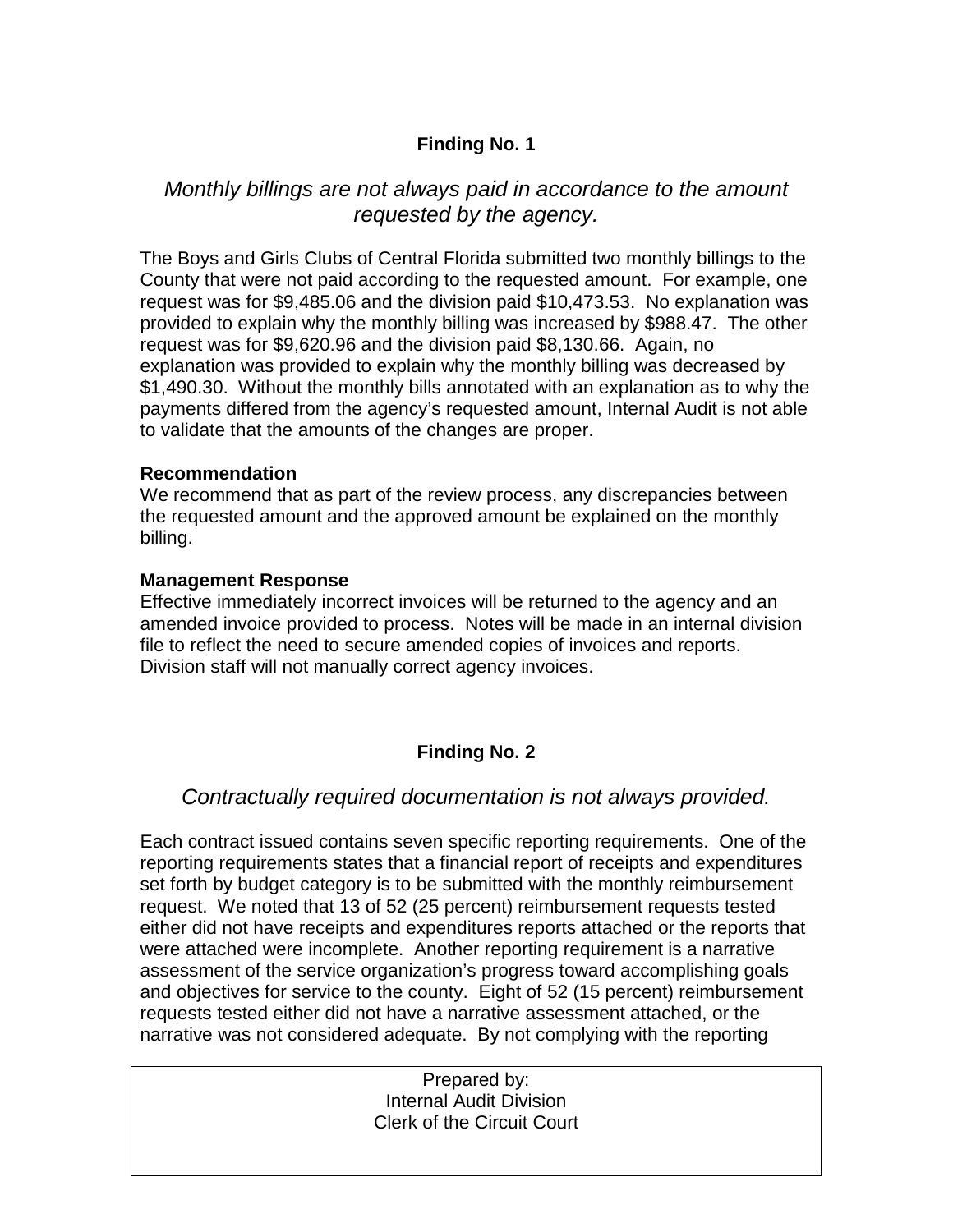requirements there is a risk that the county may be paying for services that were not provided for by the organization.

#### **Recommendation**

Reimbursement requests should not be processed for payment until all the reporting requirements are met.

#### **Management Response**

The contracts for next fiscal year will be changed to provide for original invoices (and one copy) to be sent directly to the Community Assistance Division office. Division staff will review the invoices for correctness, completeness, and consistency and then forward the original (with entire backup) to finance with authorization to process for payment. No invoice will be processed until all required documentation has been provided by the agency. Invoices will indicate that all documents have been received and will be signed off by the staff member monitoring the grants and by the Division Manager.

### **Finding No. 3**

### *Review process is not documented on the monthly billings.*

Each contract issued contains specific billing and payment requirements. One of these requirements is to verify that the organization is providing the services for which reimbursement is sought. Based on our testing of 52 monthly billings, there was no evidence on any monthly billing to document that this review was being performed.

Based on interviews with key personnel, the monthly billings are summarized on an agency summary report and given to the manager of community assistance for review. This review process is performed after the monthly billings have been paid by County Finance. Also, this review process is not documented on the individual monthly billings.

By not having a procedure to document that services were actually being provided, there is a risk of paying for services that were unauthorized.

#### **Recommendation**

Procedures should be established to document compliance with the terms of the contract.